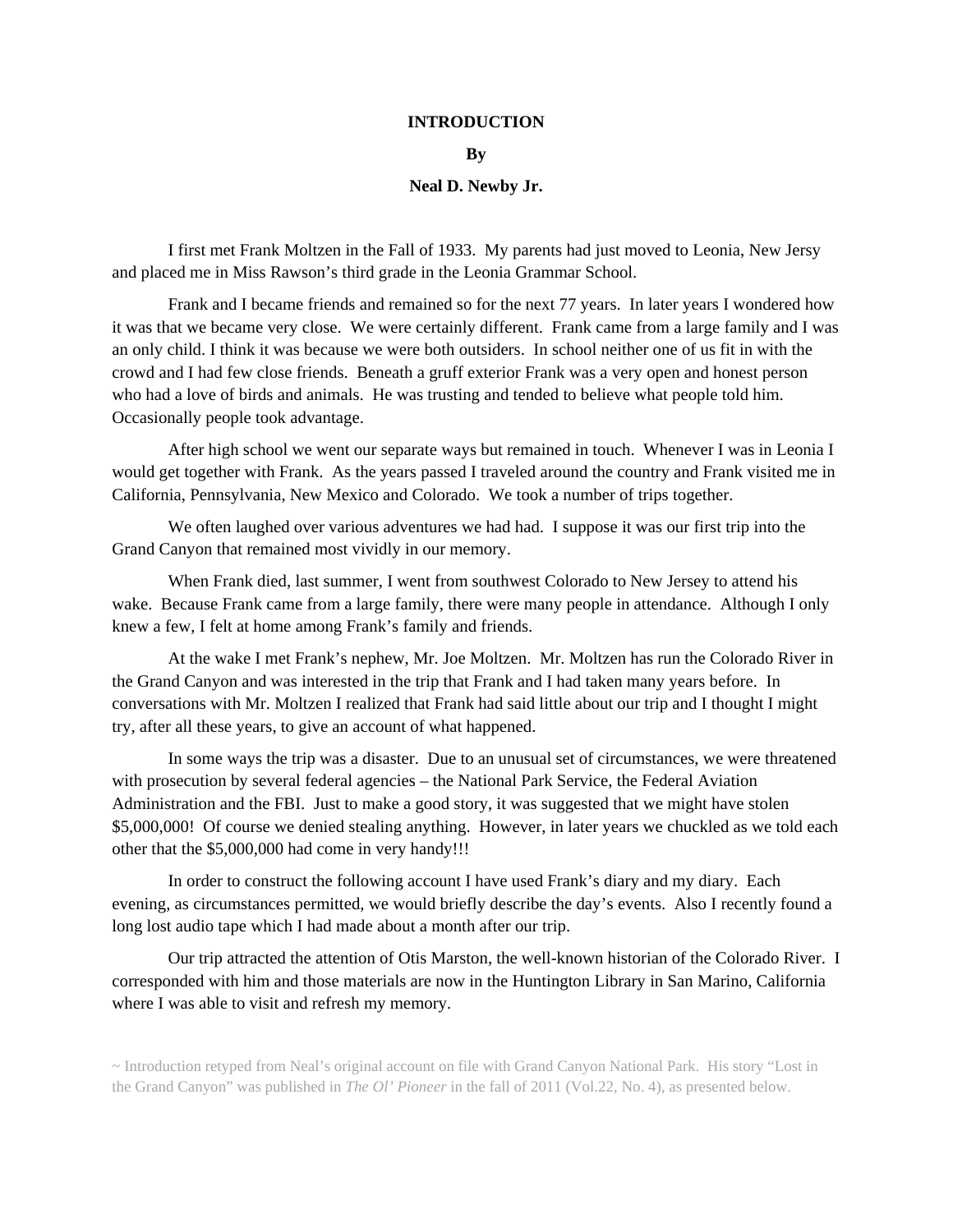# Lost In The Grand Canyon

Neal Newby and his friend Frank Moltzen paddled the Grand Canyon in 1956, from Lee's to Phantom, using two one-man life rafts. They had life jackets, which was good as Newby couldn't swim. They ended up taking 15 days to get to Phantom, after trying to hike out at Nankoweep and Hance. Frank passed on last year, and Neal has written a 13 page account of their trip.

### *by Neal Newby*

The trip hadn't started yet and I<br>was having doubts. From our<br>earliest talks Frank had said,<br>"Neal, I'll have to leave everything up was having doubts. From our earliest talks Frank had said, to you – you're the one who knows about the west."

 Well, I had spent six months working at a Christian mission on the Navajo Reservation. I had read about John Wesley Powell and other adventurers. But what did I know about river running and the Grand Canyon? It was beginning to dawn on me that I knew very little and my boyhood friend, Frank, was depending on me. My education was about to begin and unfortunately Frank would have to share in it.

It was late summer of 1956. Frank was sitting across from me as we rode the Atchison-Topeka and Santa Fe to Flagstaff, Arizona. Several hours earlier we had passed through Gallop, New Mexico. Two older Navajos were standing alongside the train. They were "long-hairs" with hair tied up behind and were carrying revolvers. I could see that Frank was impressed.

I was a graduate student and tried to gather equipment as time permitted. I had ordered two inflatable life rafts. They were inexpensive World War 2 surplus. Unfortunately they were very small – the kind that fighter pilots sat on. I located a company that sold dehydrated food and ordered what I thought would be sufficient. Maps of the Grand Canyon were obtained from the government. I already had a frying pan and some small cooking pots. I had two sleeping bags and I loaned one to Frank.

As we passed through the Painted Desert of Arizona, Frank stared at the weird landscape – very different from New Jersey.

My mind was on Frank's family

and what they had said to him about this trip with Neal Newby. The previous evening Frank had told me a "funny story". It seems that a week before Frank left, his brother Jimmy had come over to the house. When Frank told him about our trip, Jimmy exclaimed, "You're what!!! Listen Frank, Neal Newby seems like a nice guy – but frankly he looks to me like he needs a transfusion!!"

When Frank got to Chicago he stayed overnight with his brother, Joe. When Joe heard where Frank was going he started talking about his WW2 experiences – "the flak was so thick you could walk on it". Stuff like that. As if Frank was going to a war zone. After all we were just going to the Grand Canyon on a vacation. I could see that all this talk had made Frank a little apprehensive. I got irritated.

 I said, "Look Frank, who are you going to listen to – me or your family. I don't think any of these people have been within a thousand miles of the Grand Canyon and I have." As it turned out, maybe Frank should have listened to his family.

Late in the afternoon, we arrived at Flagstaff. We unloaded our gear – about six big duffle bags and got a room in a little hotel across the street from the train station. At that time Flagstaff was just a small cow town.

I had picked up the idea that the folks at Grand Canyon National Park liked to be told when a party was going down the river. So I mailed a post card to that effect and dropped it in a mailbox. I didn't know until later that there is an elaborate procedure one must go through to obtain permission. What we were doing was completely illegal.

Before we went to bed that night

we talked of the two airliners that had collided over the Grand Canyon several weeks earlier. All 150 people on board had been killed and the wreckage was widely scattered over remote areas. Unknown to us, this terrible accident caused the federal government to be suspicious of anybody venturing into the Grand Canyon on the Colorado River.

The next morning Frank went to Mass at a small Catholic Church nearby. Afterwards, we went to the edge of town and tried to get a ride north to Marble Canyon – about 120 miles. After spending half a day I told Frank we'd need to take the night bus north. I can't blame folks for not stopping. There wasn't much traffic and we would have needed a pick-up truck to carry all our gear.

The bus left about 10:30 and got to Marble Canyon about 1:30 AM. Marble Canyon was just a gas station and café on one side of the road and a motel on the other. We slept out in the desert about 100 yards from the café.

The next morning we awoke to a grand vista. The Vermillion Cliffs soaring 1500 feet and stretching as far as you could see. Blue sky and brilliant sunshine with just a few clouds clinging to the tops of the cliffs.

We had breakfast in the café. Afterwards I tried to find somebody who would be willing to drive us the six miles to the Colorado River.

Frank was a very open and forthright person. That's why I had always liked him. No pretense with Frank. But he was credulous and there are those who, seeing an innocent person, will take advantage.

So Frank got involved in several conversations in which he candidly indicated that he was a visitor from the East who knew little of the West.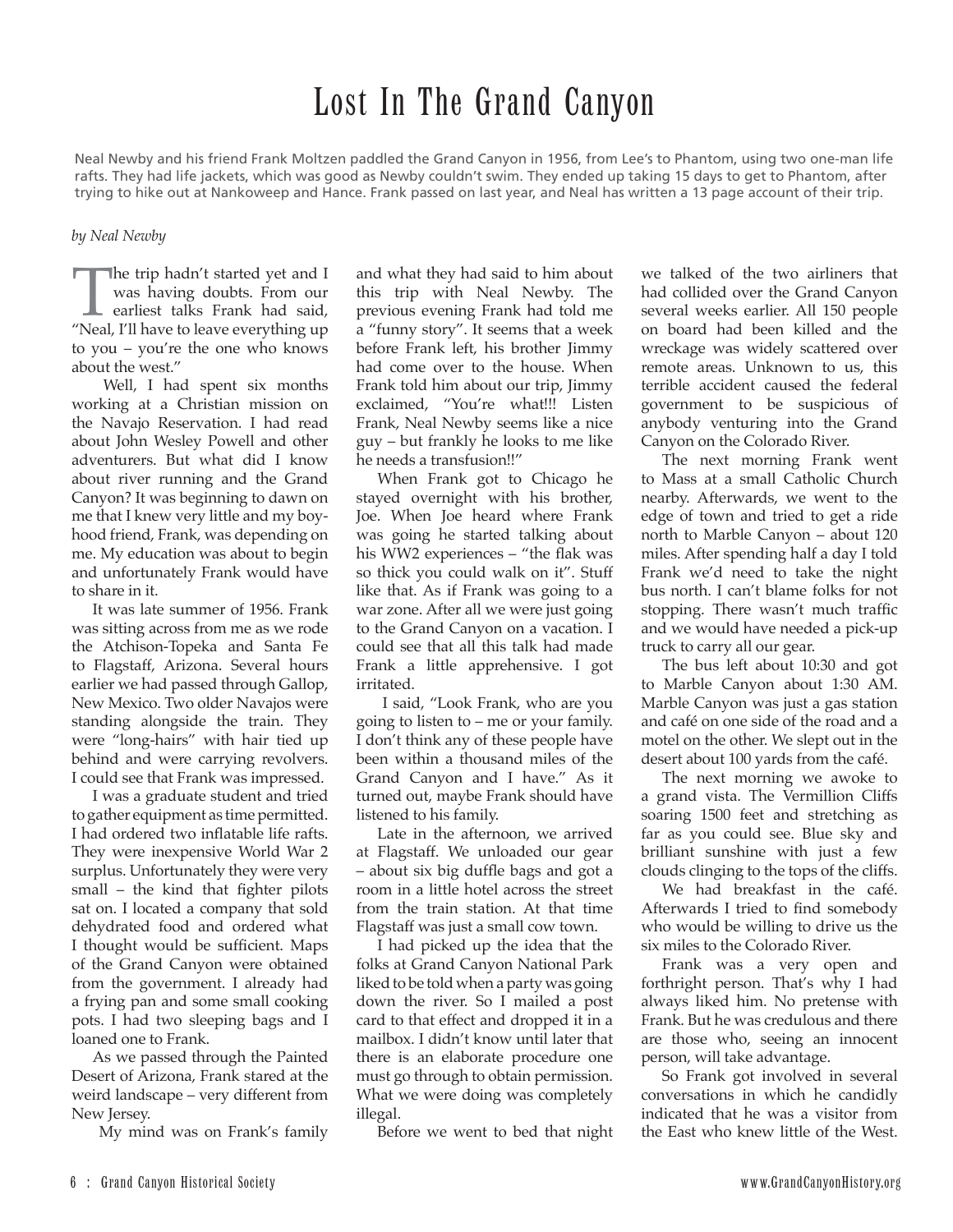One guy in the café, when he found that Frank was headed into the Grand Canyon said, "Hell, you don't want to go down there. That place is crawling with scorpions and rattlesnakes. If I don't hear from you I'll have to organize a search party." Another character in the mechanics shop was changing a tire. He said, "Listen, the Indians put a curse on the canyon. People die down there. Don't sleep under any cliffs." (!!!) Frank was a trusting person. I think he felt that, since these folks lived there, they must know what they were talking about

While Frank was having these conversations, I was trying to find someone to take us to the river. I finally found two Navajos who agreed to take us for \$2. They had consumed several beers for breakfast. We threw our duffle bags in the back of the pickup and had a wild ride.

The road to the river was just a dirt track which wound around and between house-sized boulders. Frank and I sat on our gear in the back of the truck

Frank said, "Neal, this is like being on another planet!".

At the river we threw out our bags and paid the Indians. We would have no contact with anybody for the next 15 days. We were now alone in some pretty uncivilized country and all the negative talk had an effect. Frank looked concerned.

I had figured we would make Bright Angel Creek in 5 or 6 days and had packed food for 10 days. Surely that would be enough. The river looked pretty easy here. But what about Soap Creek and the Grapevine and the Sockdolager. These were famous rapids. Could they really be so bad. I had an uneasy feeling. But Frank was depending on me so I said, "Lets get packed up and hit the old Colorado!".

We got the little boats inflated, My idea was that each of us would have two rubberized bags with gear packed between his legs. However, when we got the bags packed we could hardly fit in the boats ourselves. Finally, we did manage to get into the boats with our bags and snap down the tarp over



Frank Moltzen in his raft.

our legs and the gear. However, the back of the boat came up almost under our armpits. We were so wedged in that we felt trapped in case the boats turned over. Of course, that wasn't going to happen but still… So we ended up riding with our legs on top of the tarp rather than underneath it.

We each had a double-bladed paddle. I can't swim so I was glad that we had excellent life-preservers.

 On August 16 we shoved off. It took a while to get used to handling the boats and the paddles. After several miles we drifted under the Marble Canyon bridge. The bridge is 600 feet or so above the river. We noticed some people stopping their cars and running over to look down at us. Several shouted but the echoes off the canyon walls made it impossible to understand.

We camped that night at Badger Creek Rapid. The moon was overhead and bats were sailing around our campfire. It thundered a bit and threatened rain but none fell. I think Frank was awake for a while waiting for the rattlesnakes and scorpions.

The next day we decided to carry around Badger Creek Rapid. We were still getting used to handling the boats and I think we sensed some future problems. Frank found a leak in his boat. We repaired the leak and had some lunch.

After lunch we drifted along between canyon walls that were slowly getting higher. As we drifted we were aware of a faint roaring sound. As the minutes passed the roaring became louder. And then the roaring was punctuated by sharp staccato crashes. I had a sick feeling in the pit of my stomach. As we approached the place where the river started downhill we landed on the right side and walked ahead to look at Soap Creek Rapid.

I was shocked at the wild maelstrom of white water. Huge masses were crashing into boulders and throwing spray into the air. The canyon was filled with the sound and Frank and I had to shout at each other to be heard. I believe both of us were thinking – if it's like this at the beginning, what can we look forward to up ahead. For me, this was a very sobering experience.

The first part of the rapid looked like shear suicide. We had some nylon rope and decided to try to line the boats around the upper part and to ride the lower, less dangerous, section. It was very hard work because the shore was a mass of huge boulders that we had to climb over. We had a wild ride through the last part of Soap Creek. I almost went over twice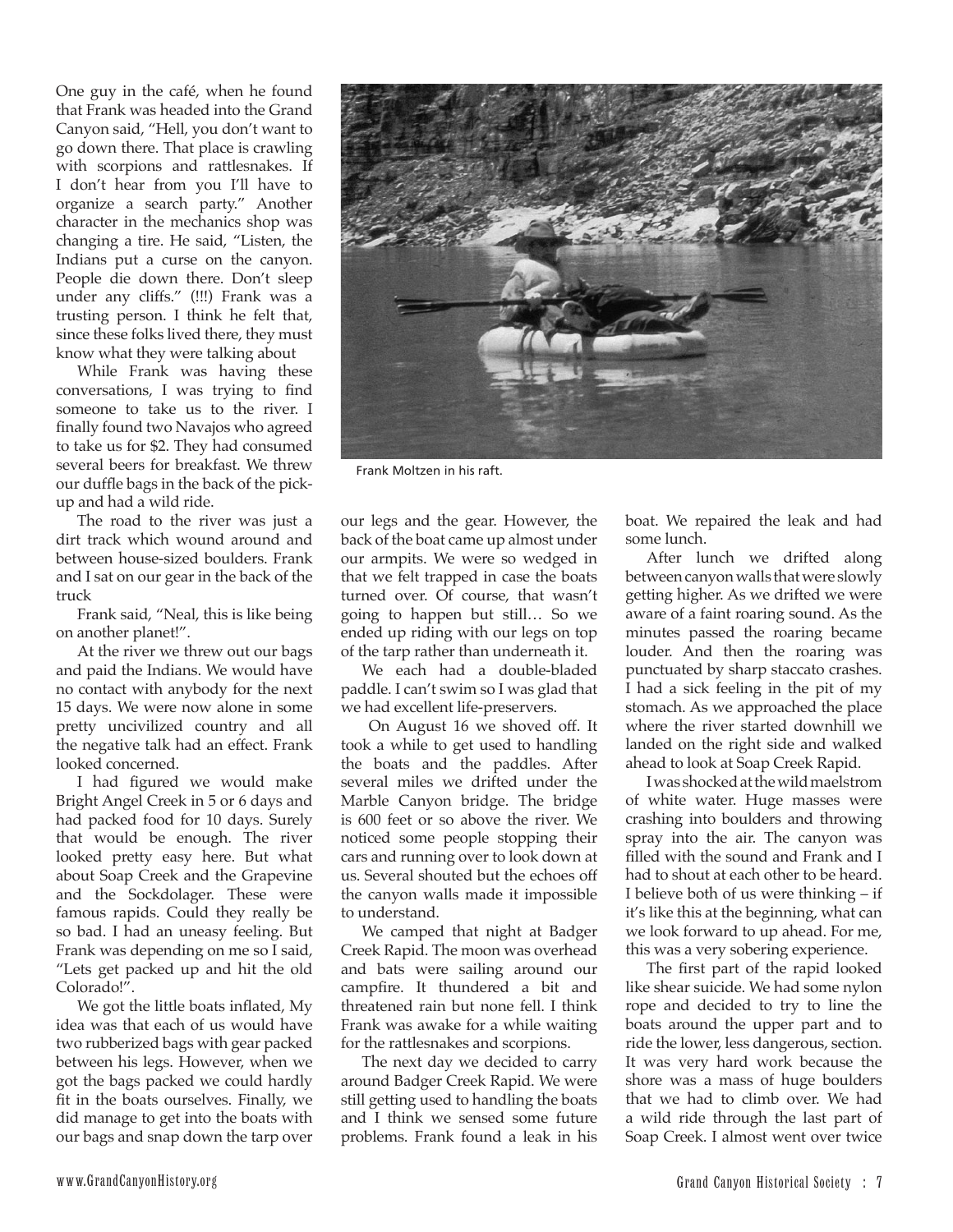and Frank went half way over but managed to come back.

My boat started to fill up with water and I realized that the handle of the frying pan had poked a hole in the bottom of my boat. We camped a mile above Shear Wall Rapid on the left side of the river. We decided to patch the hole after breakfast

After supper that night we discussed the day's events. Because it was late summer, the Colorado was running at a very low level (number of cubic feet per second). This caused us to encounter rapids where there would be none at higher water. These rapids were not on the river map and consisted of rocks that would ordinarily be covered.

In addition, we began to realize the weaknesses of our tiny boats. The boats were about the size of a bathtub – the inside dimension was approximately 48 inches. When a wave crashed over the boat one had a sudden weight of perhaps 100 or 150 pounds landing on top. If this weight came down on one side, the little boat would immediately start to roll over. So a lot depended on the structure of the waves and finding a path through the rapid which had the best wave structure. Frank seemed very good at this. He would pick paths which had a lot of water and looked formidable but had a good wave pattern. Whereas, I tended to be scared off such places. As the trip proceeded we had many discussions on this point.

Another trouble with the small boats was that one sat very low in the water. As you approached a rapid it was impossible to see ahead. You could certainly hear the rapid but at the top of the rapid the river simply went downhill – disappeared from view. So we would always land shortly before the rapid and walk up to study the situation. We would decide where we would enter the rapid. This was crucial. After entering there wasn't much maneuvering one could do. Then we would walk back to the boats and try to remember the spot we wanted to hit at the top. I didn't always remember – due to excitement or fear.

After we got in our sleeping bags that night Frank said, "Neal, what are we doing down here?" I said, "Frank, we're on vacation."

The next day was wild. After breakfast we hit Shear Wall Rapid. I went first. Frank followed. Right at the beginning I got hit with a wave that spun me sideways and over I went. Waves busted over me. Boat completely upside down. Scary because I can't swim. Thank God for a good life preserver. After a few yards I got hold of my boat and held on for dear life. Frank came up behind me and tried to grab me but I was carried away. There were rocks close to the surface and my legs got bashed. After we got down a ways, I was able to grab the back of Frank's boat and he pulled me to shore.

Laid stuff out to dry and had lunch. After a couple of hours we loaded up and drifted down to House Rock Rapid. I got out and walked ahead to look. Frank said he didn't want to look – he would take my word and follow me down. I thought we could make it. I felt weak in the knees and was hoping Frank would suggest we carry around it.

I never thought we'd get through without turning over. Right down the middle. Frank said the waves were 12 feet high. He said at one point my boat was almost vertical as I climbed out of a trough and up the next wave. Waves broke completely over us. Hit me in the face and chest so hard they knocked the wind out of me. Made it with boats awash and drenched to the skin.

We made a nice camp on the right side a couple of miles above North Canyon Rapid. We liked to camp along quiet stretches of the river. The roar of the rapids made us nervous.

The next day was August 20. It was a bad day. We went down to North Canyon Rapid and portaged around it. Back breaking work. Rode down to 21 Mile Rapid. I got out and looked it over. At this low water, it looked bad. Water was crashing into a big rock on the right side and shooting over a large rock just under the surface on the left side. I was worried. I went back and

told Frank I thought we could make it by going right down the middle.

He said, "Lets go, Neal, I can't stand the suspense!" So the Suicide Squad paddled out and I tried to hit the middle. I guessed wrong. At the top of the rapid I realized I was off to the left but, of course, it was too late. I shot over a submerged rock down 3 or 4 feet into a tremendous curling back wave. Upside down immediately. Lost hold of the boat and paddle. Big waves buried me. Damn scared. Thought I wasn't coming up at first. My legs smashed into some underwater rocks. I sensed I was being swept into the next rapid. Hard struggle to reach shore. When I got to the river bank I looked around and couldn't see Frank. Then I saw him standing on the opposite shore. I wondered why he looked so small. I still hadn't grasped the scale of the Canyon.

My boat was gone and I didn't see Frank's boat. I was in a state of shock. Frank yelled, "What do we do now?". Then I saw his boat slowly drifting around in a backwater. I called over, "Try to get your boat!".

Frank jumped in the river and swam over to his boat, turned it over and threw himself in. How he did it, I don't know. His paddle was drifting nearby. He grabbed it and paddled over to my side of the river.

My boat was gone. I started to walk downstream to see if I could locate it. About two miles downstream I saw my boat hung up on a floating branch on the opposite shore. I hurried back to Frank. I needed his boat in order to get mine. I left Frank with a few supplies and paddled downstream.

I got both boats out of the water. Everything was soaked and I spread stuff out to dry. As night fell I built a fire so Frank would see it as he worked his way down the opposite shore. I waited but Frank didn't show up. The moon came up and cast a pearly glow on the canyon walls. All was quiet. Frank should have shown up hours ago. I shouted but received only echoes and then silence. Where was Frank? I got out my pistol and fired three shots. After several minutes Frank answered with three shots. At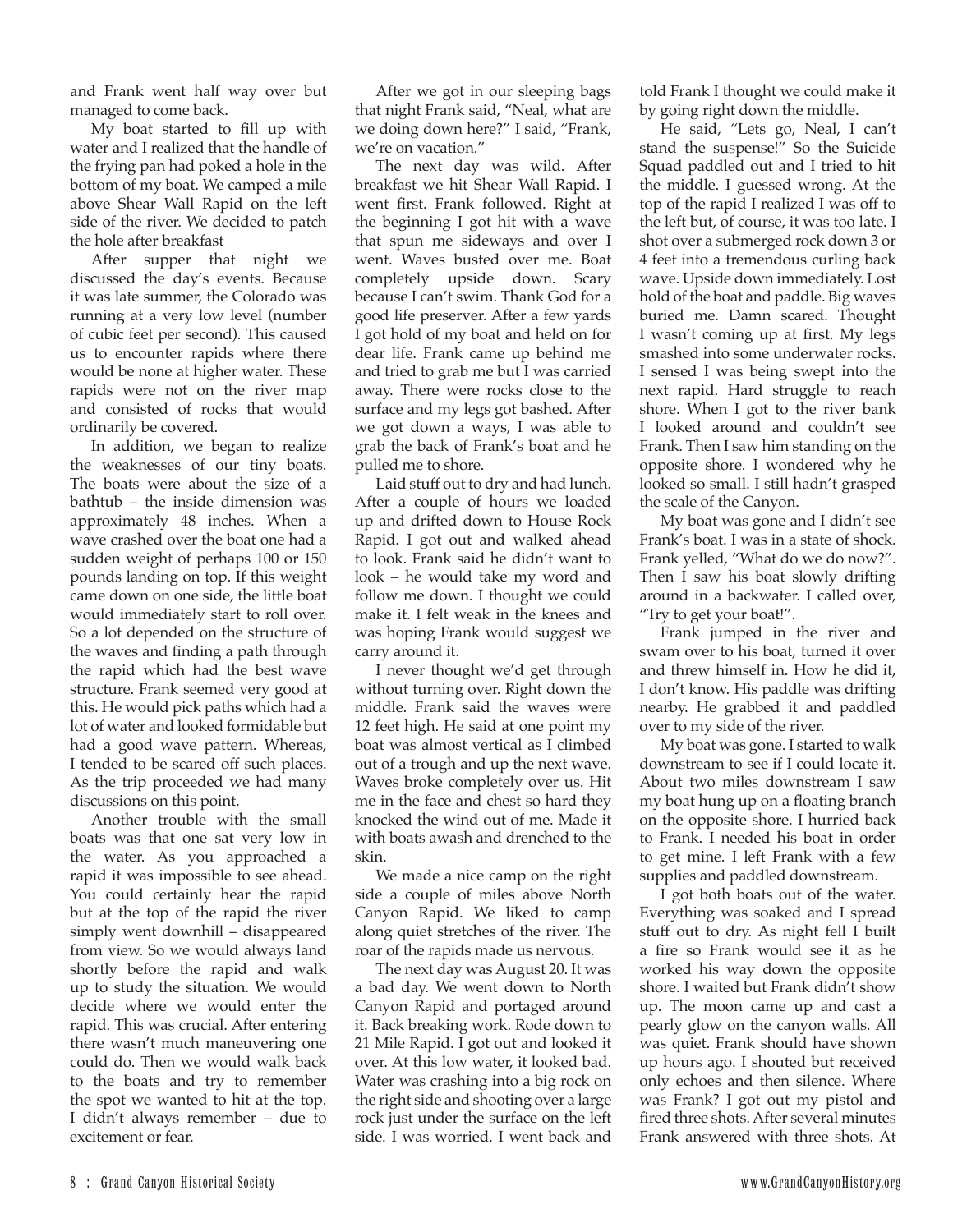least I knew he was alive.

I became worried. Frank would be walking among and around large boulders. He could have fallen and broken an ankle in the darkness. Around midnight I took one of the boats and some food items and paddled across the river. I started to walk upstream in the moonlight. After walking some distance, I shouted and Frank scared me by answering from about 20 feet away.

We built a little fire and had a midnight snack of sardines and raisins and tea. Frank told me that after I left to get my boat, he had scooped up a pot of river water and gulped it down and then went to sleep on the sand. We were both shaken by the day's events. When Frank woke up it was dark and he had decided to wait until morning to continue walking.

After finishing the sardines, Frank started to dump out the oil from the sardine can. I said, "Frank wait! That's food! That's calories!"

Frank stared at me.

I said, "Look, we need to think ahead." I hesitated.

"I thought we might make Bright Angel in five or six days – I mean other people have done it. Just to be sure I packed food for around 10 days." I paused.

"But we're running into some problems that we didn't anticipate."

Frank looked grim.

"So I just think we ought to be cautious. I mean, I think we'll make it -- but we might have to stretch our food a little bit." Frank didn't say anything.

I told Frank to sit tight. In the morning he could walk down and I would come across the river and get him. I walked down to my boat and paddled across the river and went to bed about 2:00 AM.

Early the next morning I heard Frank's shout and I tied his boat behind mine and paddled across and picked him up and we came back.

At last we were together again. We had both our boats and most of our equipment. We had lost our hats. The cameras were ruined. We had lost the maps that were on top when I turned over. Other river maps were OK as they had been packed inside. To be blunt about it, we had a good scare.

I said to Frank, "Lets just take it easy today. Everything considered, we're in pretty good shape." Frank didn't say anything.

 Using some driftwood and the sleeping bags, we rigged up a little shade – the sun in the middle of the day was brutal. We laid down and I fell asleep immediately. When I awoke several hours later. Frank was gone. Looking around, I saw him standing on a nearby sand-bar. He had taken the foil food pouches and laid them out to spell S O S and was looking towards the sky.

Well, I was thinking along the same lines. I had seen a pamphlet somewhere entitled "Escape Routes From The Grand Canyon". All I could remember was that it might be possible to escape up Nankoweap Creek or maybe the Hance Trail. We went back and sat in the shade and discussed the possibilities. I mentioned that my information was that these trails hadn't been used for years and would be hard to find.

Frank said, "But we don't have the maps". I said I thought I would know when we reached Nankoweap. Frank didn't say anything.

Later, the sun passed behind the canyon walls and the heat of the day was gone. We had some supper and afterwards smoked Bull Durham cigarettes. The moon came and bathed the canyon in a mystical light. The river slid past with an occasional murmur. We didn't say anything.

Finally, I said, "Frank, I'm sorry. I've pretty well screwed things up. But look, we still have our food. And there's a whole river full of water."

 I chuckled. "At least we won't die of thirst." Frank was quiet.

After a while I said, "Frank, we made a mistake. We got cocky and thought we were in charge. Down here He is in charge." I motioned towards the river.

"Yesterday He let us know He can smash us whenever He wants – whenever we don't show respect. He wants respect, Frank. We haven't shown respect."

Years later Frank remembered my odd little speech with approval. Maybe you had to be in our situation to understand. Something changed that night. We now knew the power of the river.

The next morning we made hats out of the foil food containers and bandannas. We had lost a paddle but had a spare half paddle. By fastening the frying pan on the end we had a double bladed paddle. It looked strange but worked.

We carried around 3 or 4 bad rapids – water pounding over and between murderous rocks. We found a nice camp on a high bank on the left side of the river. We were not sure of our position but believed that we were at about mile 28. There was a beautiful view up and downstream from our camp and a perfect natural fireplace. Thunder and lightening but no rain.

The following morning was a beautiful day. We didn't get on the river until the afternoon as Frank didn't feel well – he thinks he strained his hernia in that rapid. We're both unhappy about the cameras being ruined. Who will believe that we were ever down here? Had coconut pudding and gingerbread with icing for lunch. The dehydrated food isn't bad.

After lunch we carried around one rapid and tried to carry around another but finally had to cross to the other side to get around. We were up to our waists in mud and water. We camped above a very mean looking rapid. Water churning over tremendous rocks. A person thrown out here would be smashed to a pulp. Apparently due to low water many of the rapids that we have trouble with aren't even on the maps. At this stage some of them are definitely worse than the ones that are on the map. Frank and I agreed we would rather run Soap Creek than this one. The cliffs soared overhead. Our camp site was among some large boulders – some half the size of a house. I suppose they had fallen from the cliffs thousands of years ago. After I got in my sleeping bag I couldn't sleep. I thought Frank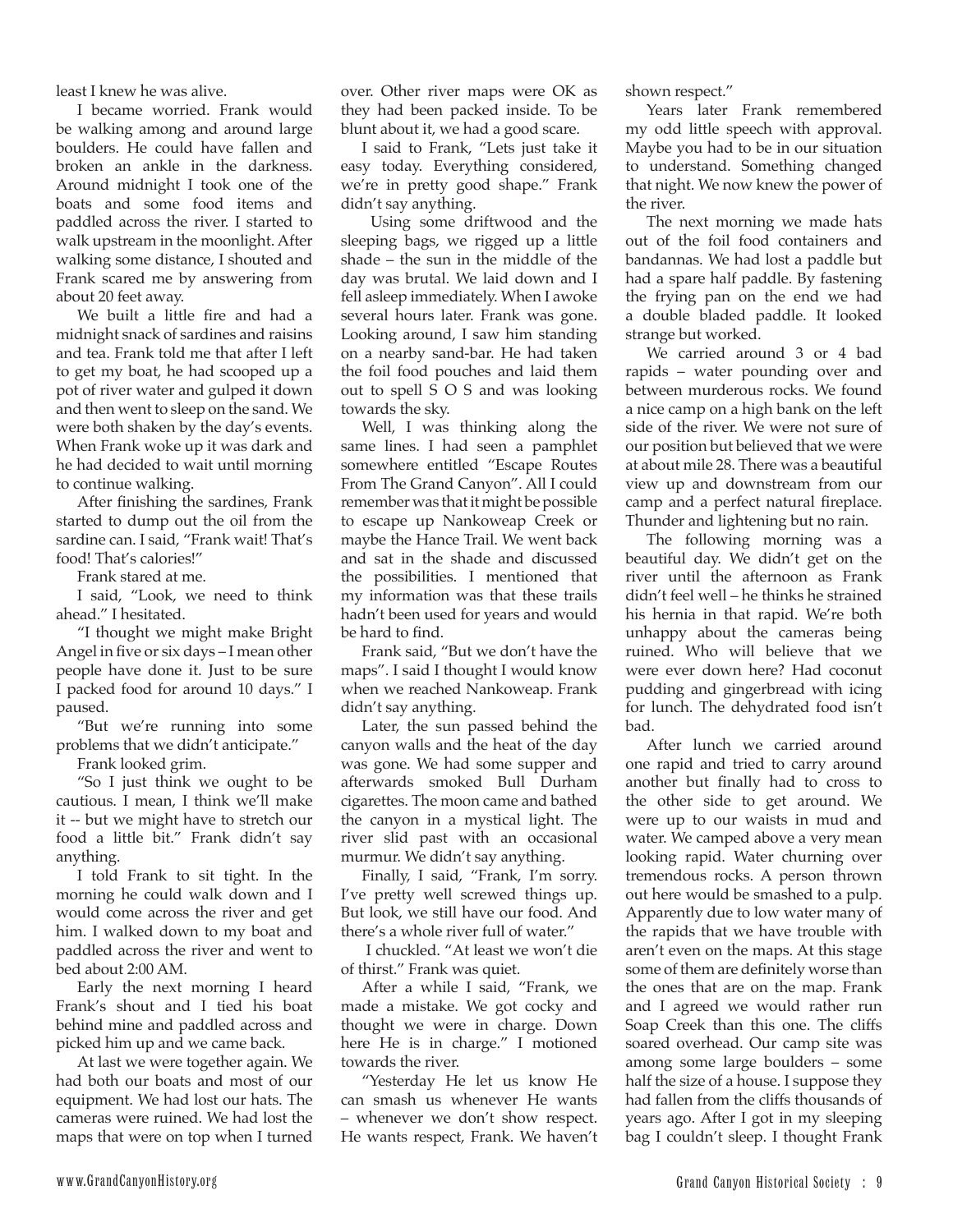was asleep.

 Suddenly he said, "Neal, are you awake?". I said I was.

Frank said, "Neal, what do you suppose happens down here when there's an earthquake?".

The next afternoon we ran about 4 rapids. Frank asked to lead the way. I followed a short distance behind. I was shocked by Frank's actions. Just as he reached the top of the rapid he looked ahead and dropped his paddle, crossed himself and disappeared down the rapid. This scared the hell out of me. Later on I realized that Frank was a better river runner than I. Maybe crossing yourself helps.

That night we had a beautiful camp near a spring with clear, fresh water. The moon rose and cast strange shadows on the canyon walls.

I had several gashes on my legs from getting thrown into the rapids. Low water causes the rocks, which should be well covered, to be close to the surface. My big toenail was turning black. Walking was painful. My morale was going downhill. The trip had been a disaster and I felt responsible. I thought we should try to find one of the escape routes if we could. However, these routes involve a lot of walking and climbing and I was not sure I could do it. I suggested to Frank that he might have to leave me with some supplies and go ahead to get help.

Frank said," I'm not going to leave you, Neal. We'll make it".

The next morning we had Farina and "Golden Drop Cakes" for breakfast. We put a patch on Frank's boat but it still has a slow leak. Had a good day. Ran 8 rapids and carried around one. We both thought we could make the one we carried around but thought it better not to chance it. "Show respect"

Frank called the shots on several today. When he is in the lead, he always drops the paddle and crosses himself. It only takes him a fraction of a second. Then he grabs his paddle and disappears from view.

On one I didn't bother to get out and look. Frank checked it and came back and said it was a "choice rapid".

That is, you could play it on the left for a slow ride or play it on the right for "kicks". I think Frank is beginning to enjoy himself. I tried to stay left but got swept to the right. Waves busted completely over me. Didn't go over but the boat filled with water.

On another rapid, Frank led the way. I tried to follow but didn't paddle out far enough. Fast water swept me onto an underwater rock where I hung up for a second and then was twisted off sideways into the main rapid. For a moment I was facing upstream. Managed to get turned around. Why I didn't turn over I don't know. Frank seems to have a knack.

We had a beautiful camp that night. When we landed we were soaked to the skin and shivering. As soon as we got out of our wet clothes, the hot wind dried us off. Stew and biscuits for supper. It clouded over. Again lightning but no rain. We patched the boats the next morning after breakfast.

The next day we made a good run of about 12 miles. Finally, we found our position on the river maps. Ran 7 or 8 rapids. President Harding Rapid was a good ride. Nearby we saw a yellow boat. Later we learned that it was Bert Loper's boat. He was a veteran river runner who died in one of the rapids. No carries today. We are camped at Nankoweap Creek. I felt we should attempt to exit the Canyon by finding the trail out to the North Rim. Frank seemed to agree. My feet were painful but I felt we should try.

The next morning we started walking up Nankoweap Creek. It is a very small creek with clear, fresh water. After some miles it opens out into a vast amphitheater several miles across. However, this amphitheater is completely surrounded by thousand foot cliffs. Apparently there is a way out, but we couldn't find it. After studying the situation and using binoculars we decided to return to the river. (Later on, after talking with Ranger Dan Davis, I realized that, even if we had located the trail, it would have been a brutal climb to the North Rim.)

We finally got back to the river about an hour and a half after dark.

My feet were very painful and we were both extremely tired. We had a supper of rice and onions and then crawled into our sleeping bags. It seems that the junction of the Colorado River and Nankoweap Creek is a very windy place. During the night the wind blew a gale. In the morning our sleeping bags were covered with sand.

August 27. A good day. We ran from Nankoweap Creek to just above the Little Colorado River. We camped on a sandbar on the right side. Ran about 10 or 12 rapids. Carried around Kwagunt – too many rocks and too little water. Ran 60 Mile Rapid and it was a good one. One wave threw the boat up in the air so hard I thought I'd get thrown out! My feet are very sore. Big toe nail was black and about ready to come off. I told Frank we should try to get out of the Canyon at the Hance Trail – if we can find it.

 Some distance above our camp are several pieces of plane wreckage from the accident last month. Frank walked up to the wreckage and picked up a "souvenir" which appears to be some sort of an engine clamp.

We had a good supper of stew and hot biscuits and dessert of cake and pudding. Not bad. Unfortunately, our food supply is running low. This trip is taking longer than I had planned.

August 28. Today we ran from just above the Little Colorado to this spot above Unkar Creek Rapid. It seemed as if we ran one rapid after another. No carries. In Lava Canyon rapids we had the largest waves so  $far - 15$ feet or more. However, almost all the water was on one side so the waves had a regular structure. The rocks, if any, were well covered up. It was like a roller-coaster ride. Tanner Canyon Rapid was a great ride also. Once I was completely buried under a tremendous wave and almost thrown out of the boat. We have a nice camp back from the river in a grove of tamarisk. It threatened rain but only a few drops fell. Had a good supper if I say so myself – hamburgers, mashed potatoes and carrots. For dessert – "Golden Drop Cakes" with icing.

August 29. My feet hurt bad last night – didn't sleep much. This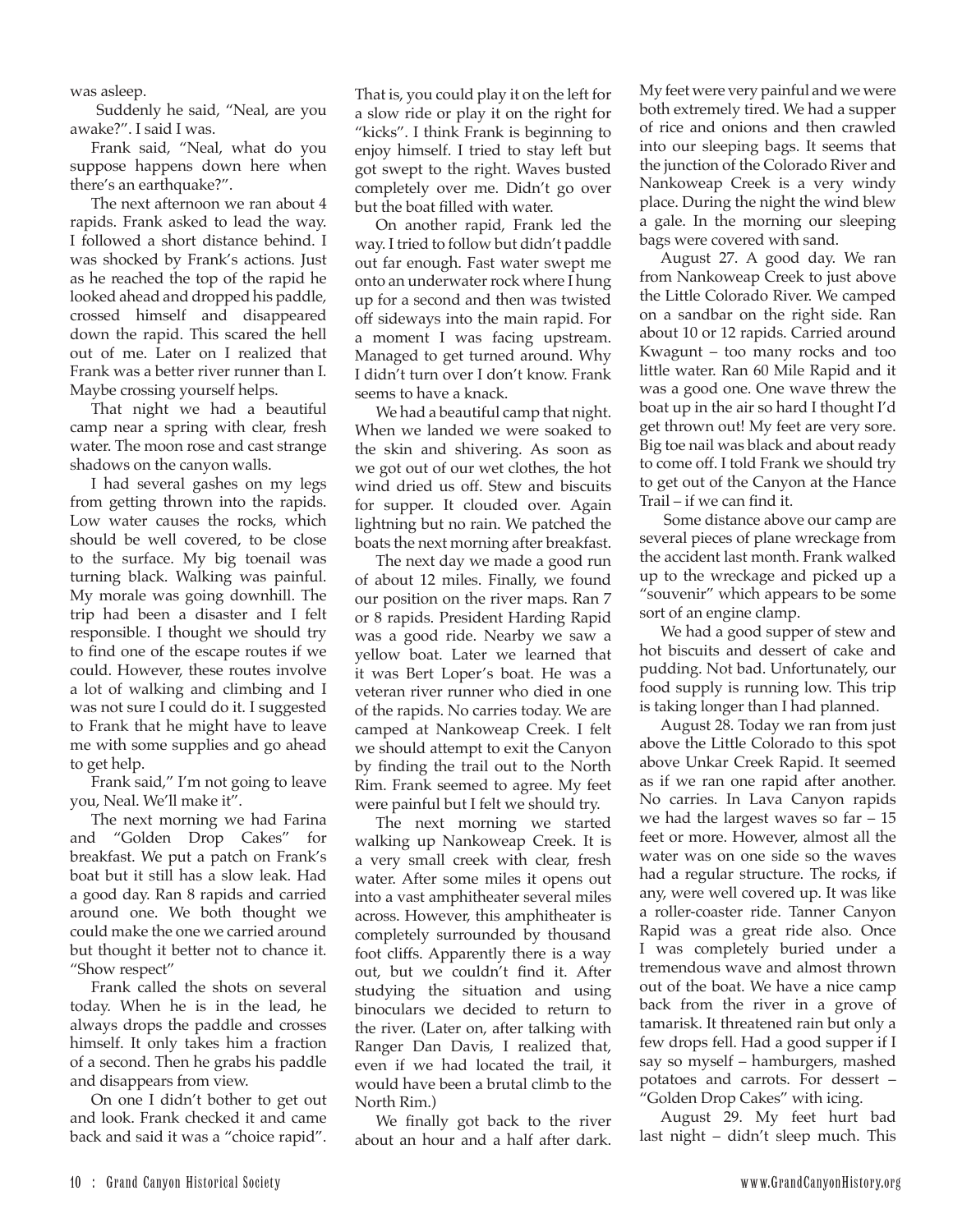morning I took pus from under my blackened toenail. Before leaving camp a search plane came over. We were hauling our bags down to the beach. Frank was on the beach and saw the plane first. He called to me and I came limping out of the tamarisk at a great rate!! The plane flew over 3 times and waggled his wings. (Later I found out that Dan Davis was in the plane. My father had become worried when we didn't turn up and had asked to have someone look for us.)

The first rapid we ran was Unkar Creek and it's really downhill. We ran everything down to Hance Canyon and arrived about noon. Frank cooked up lunch – Indian pudding and fruit sauce. We talked over the situation. I was nervous as I thought about the big rapids up ahead – Grapevine and Sockdolager. I said we ought to try to escape up the Hance Trail.

Frank said, "What about your feet?".

I hesitated and finally said, "Well, let's see if we can find the Hance Trail. Let's give it a try."

 Frank was unhappy with my decision.

After letting stuff dry out a bit we stored most of our equipment under a big overhanging rock. Frank carried a heavy bag and I carried the pack. We started up Hance Canyon. We could see no trail. After about 3 miles we camped for the night.

The next morning after a handful of dried fruit apiece we started again. I was sure I was on the trail. After about 2 hours of risky, back-breaking climbing we reached a gap in the top of the cliff. To my shock the "trail" ended in empty space. I was looking down a sheer drop of 800 feet. There seemed to be trails and droppings all over the place. (Later Dan Davis told me that most of these "trails" are due to wild burros.)

As we retraced our steps down the steep slope, Frank dislodged a boulder. It rolled down on me. I tried to ward it off with one hand and fell down. It scraped my hand and rolled over my leg. Nothing was broken but some scars were created.

We were discouraged and retreated

to a huge boulder in the bottom of the canyon. On one side there was a natural overhang. A good place for a camp. We decided that I would go ahead to see if I could locate the trail and Frank would go back to the river to get more food and water. We would meet at this boulder at nightfall.

Very rough walking. The canyon bends around to the left. Far ahead I could see sheer walls rising thousands of feet. After resting, I resumed my search. I couldn't see any trail whatsoever. But lots of apparent trails and droppings. Studying the cliffs up ahead, I could see no way out. Maybe there was one, but I couldn't find it. I made up my mind. We would go back to the river.

I had a little trouble finding our camp – lots of intersecting canyons. I should have been more careful and built some cairns to guide me. Frank was there. I saw the smoke from his campfire drifting above the huge boulder. He had our sleeping bags laid out and a big pot of hot Indian pudding and fruit mixture ready. It looked better than the Waldorf-Astoria to me!

After supper we rolled some smokes and discussed our situation. Frank seemed very happy that we were going back to the river. He knew I was concerned.

He said, "Neal, after what we've been through, I think we can handle it."

As dawn broke the next morning, Frank was fixing breakfast and I was watching him like a lazy bum. I don't understand why Frank is so cheerful. He is whistling and singing to himself, "we're going back to the river!". From what I've read, two of the worst rapids are up ahead of us. Now I'm the one who looks grim.

We got back to the river in about two hours. After dragging our gear from the overhanging rock we carried down to the last half of Hance Rapid. At this stage of water Hance is a confusion of rocks and boulders. Running the lower part of Hance Rapid filled our boats with water. We landed and emptied them.

After a short distance we came to

Sockdolager. We stopped and looked it over very carefully. However, we could only see the upper part of the rapid. We decided to try the left side. Frank went first and I followed. I lost sight of Frank behind a large boulder. When I caught sight of him again, it was just in time to see him thrown violently upside down. He was about 300 feet in front of me. He managed to get his boat righted – I don't know how – and fling himself in just as he was being swept into the lower part of the rapid. Well, I guess we never figured out if it was the lower half of Sockdolager or a completely different rapid..

We landed and emptied water from the boats. Now we could see the lower half of the rapid. It looked rather bad to me. Water was sweeping down and around to the left and crashing against the canyon wall. I didn't like it but Frank thought we could make it.

We rode it. The river carries you into the canyon wall and then a huge backward crashing wave flings the boat back. I was flung back sidewise and thought I would go over but didn't.

After landing and getting water out of the boats we proceeded down to the Grapevine Rapid. We walked up to take a look. As we shouted at each other above the crashing of the waves, I told Frank that it didn't look as bad as I had imagined. Frank didn't say anything. Then he said, "Neal, I don't like this baby." As usual, Frank turned out to be right. It was a confusion of water and rocks just below the surface.

Frank led the way down by shooting through a five foot gap between two boulders on the right side. I followed but got too far to the right. Waves slammed over my boat and it filled with water. I lost control and was spun completely around. A huge wave broke over the boat and turned it upside down. The water was very fast and powerful. I was swept over rocks and between boulders. I tried to keep my body as close to the surface as possible but bashed my left leg and right elbow. First I was going down frontwards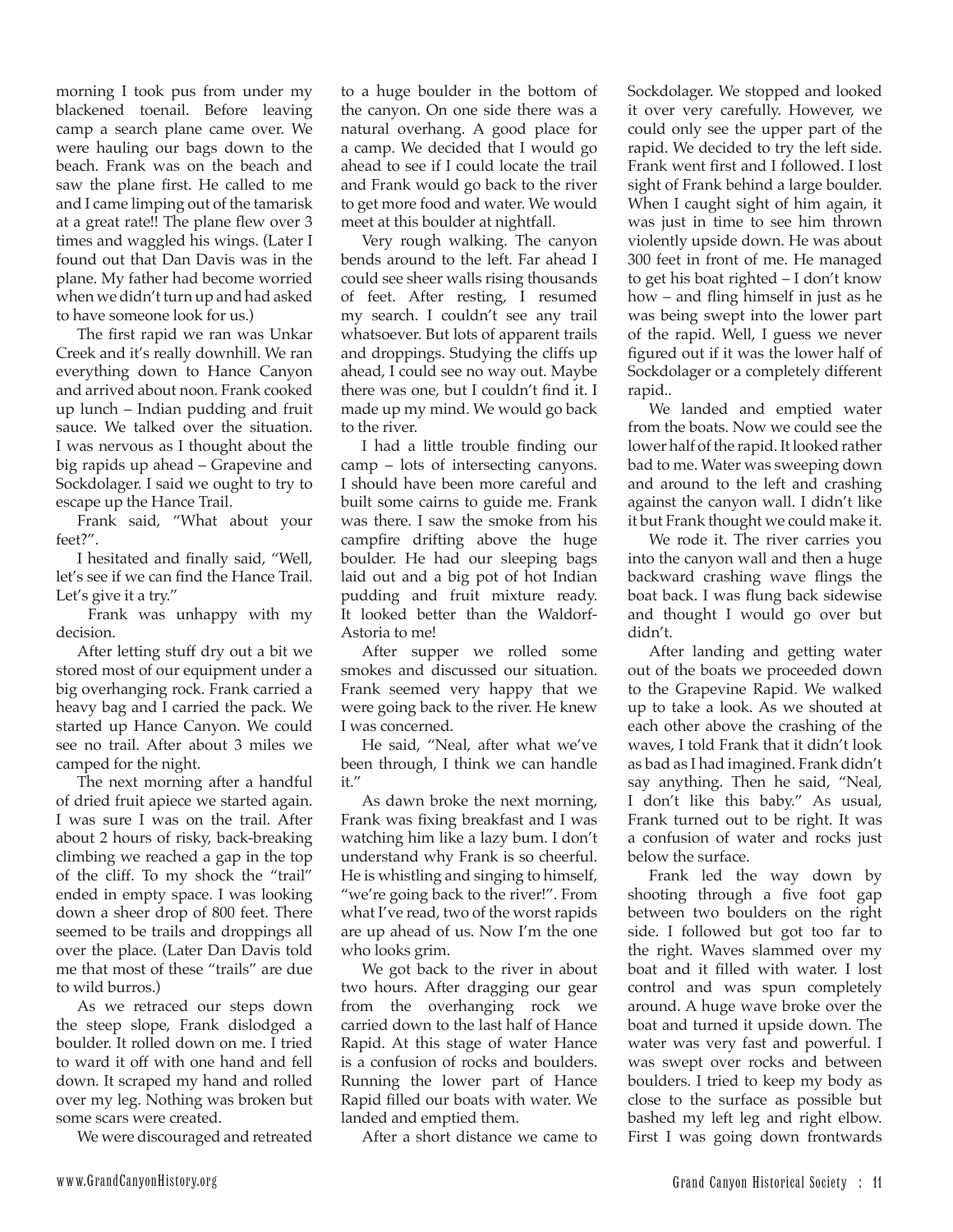and then backwards. Plenty scared. I was just praying that my head or body wouldn't get a direct hit. Finally was able to grab my boat but couldn't get in. Frank was waiting in a backwater below the rapid and fished me out.

After emptying the boats we went several more miles and camped around mile 85. It was a nice camp. We both felt relieved to have gotten through the Sockdolager and Grapevine. Due to my poor planning, we were just about out of food. The only thing left was a package of dehydrated carrots. We boiled them for a couple of hours and then gave up. They were still as hard as stones.

As we sat around the campfire, I rolled a Bull Durham cigarette. I noticed Frank wasn't smoking.

I said, "where's your tobacco?".

Frank said, "I'm all out." I tossed my tobacco bag over to him.

He said, "No, Neal, I don't want to take yours". I insisted. But that's the kind of man he was.

September 1. Got up about dawn. I chewed on some of the carrots from last night. Frank said he didn't want any. We loaded up and ran a few small rapids. About two or three miles above Bright Angel Creek, a plane flew over. Later we found that my father was in it. He had been at an engineering conference in Los Angeles. When we didn't show up he came to the Grand Canyon to join in the search.

About 9:30 we finally drifted under the suspension bridge. After we had started to unload, Dan Davis – park ranger – came over and shook hands. He took some pictures of us which we were very happy to get since we had only gotten a few on our trip. Then he took us to the Ranger Station and made us a pot of coffee. We had been out of coffee for a week. Later we went to Phantom Ranch where we had lunch. A wonderful lunch – family style – all you can eat. I'm afraid they lost money on us. Frank said he lost about 20 pounds on the trip. As the pictures show, my clothes are just hanging.

We packed our gear. The mules will carry it up. Davis was very kind, offering us help, cigarettes, pipe

tobacco etc. I asked him what he thought of our trip.

He said, "well, you guys cut it pretty close". Then he said that Mr. Coffin, the Chief Ranger at Grand Canyon National Park, would like to have a conference with us. It sounded slightly ominous to me.

Frank and I finally got away about 2:30 PM. We carried a pack with water and a few essentials. I found it a rugged climb. About half way up we met my father and walked the rest of the way with him. Reached the top at 8:30. He treated us to a nice dinner and had rented a cabin. We took hot showers and went to bed.

The next morning we had a meeting with Lynn Coffin, the Chief Ranger, in his office. He read us the regulation which prohibits trips such as ours without specific permission from the Park Service. I asked him where, in the Park Service literature, this was explained. He said that ignorance of the law is no excuse and warned us that we could be prosecuted in federal court.

He told us that when he received my card from Flagstaff, he radioed to government men at Lee's Ferry to try to stop us. The Indians dropped us off about half a mile below Lee's Ferry so we were able to slip by. Mr. Coffin said that he wouldn't have given two bits for our chances. He said several bodies had been fished out of the river last year and he didn't want any more.

Coffin hinted that perhaps the reason we took so long was because we had carried around the rapids. I told him that we had run every major rapid from Nankoweap Creek down to Bright Angel except Kwagunt and Hance. These we judged to be too dangerous because of low water. The rapids we did carry around were up in Marble Canyon at the start of the trip. I explained that we had a total of five turnovers. To my surprise, he seemed surprised.

He said, "your boats turned over?"

I pulled up one sleeve and both pant legs. My hand and arm and legs had ugly brown scabs where I had been scraped against underwater rocks. It wasn't pretty. He looked away.

The next thing on Coffin's mind was the plane wreckage. Did we see any wreckage. Yes. Did we visit any wreckage. I hesitated and said no – hoping Frank would remain silent, which he did.

Coffin said that the FAA was in charge of the crash investigation and because we had been in the area he would have to notify Washington. Then he said something like – "and we know that …". He didn't finish the sentence. It wasn't until later that Frank and I found out what was on his mind.

That evening Frank and I attended a showing of the Kolb brothers movie about running the Colorado River in the early years of the 20th century. The Kolb brothers, then about 80 years old, were some of the earliest river runners. After his store was locked up for the night we sat and talked with Mr. Emery Kolb. He seemed very interested in our trip and told us some of his experiences on the river. He said that with boats like ours he figured that we got as many thrills as anybody gets – no matter what stage (of water) they go down. It was a privilege to talk with one of the pioneers of the Colorado River.

The next day my father drove us to Flagstaff and we boarded the train for the east. Frank went on to Chicago while I got off in Indiana to return to school. Thus ended our Grand Canyon adventure – or so we thought.

\* \* \* Several days later I received a call from Chicago. The gentleman on the other end said he was with the FAA and wanted to come down to Bloomington, Indiana to interview me. He said he would come down the following evening.

I immediately called Frank back in New Jersey. I wanted to be sure we had our stories straight. To my surprise, Frank said somebody had called him and was coming from New York to interview him at the same time as I was going to be questioned. I sensed possible trouble.

I met my interviewer in a private